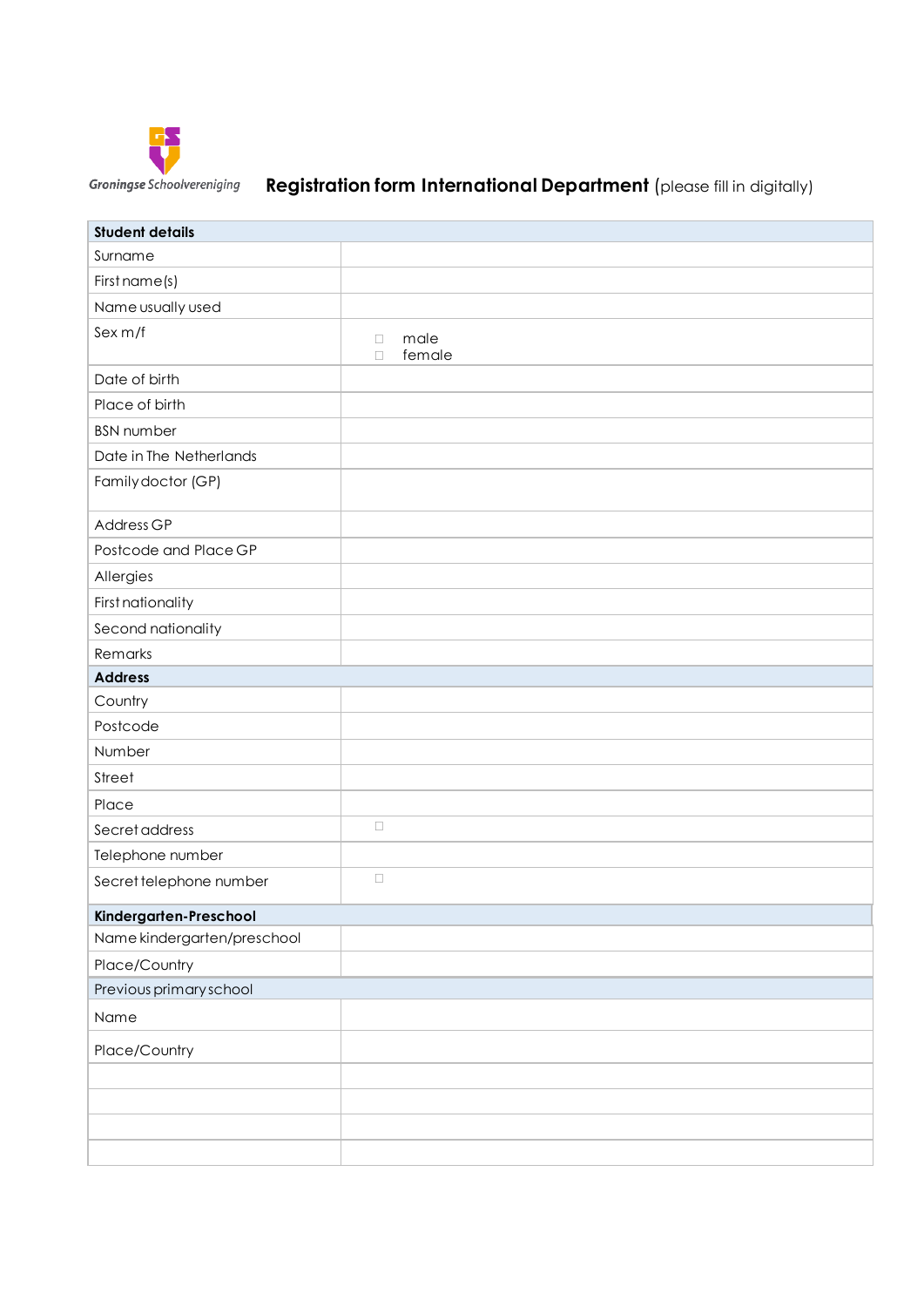| <b>Details parent 1</b>                                                |                                    |  |
|------------------------------------------------------------------------|------------------------------------|--|
| Surname                                                                |                                    |  |
| First name                                                             |                                    |  |
| Initials                                                               |                                    |  |
| Sex m/f                                                                | male<br>$\Box$<br>female<br>$\Box$ |  |
| Date of birth                                                          |                                    |  |
| Place of birth                                                         |                                    |  |
| Country of birth                                                       |                                    |  |
| Profession                                                             |                                    |  |
| Employer                                                               |                                    |  |
| Mobile number                                                          |                                    |  |
| Work number                                                            |                                    |  |
| Marital status                                                         |                                    |  |
| Email address                                                          |                                    |  |
| Language spoken at home                                                |                                    |  |
| Details parent 2                                                       |                                    |  |
| Surname                                                                |                                    |  |
| First name                                                             |                                    |  |
| Initials                                                               |                                    |  |
| Sex m/f                                                                | male<br>$\Box$<br>female<br>$\Box$ |  |
| Date of birth                                                          |                                    |  |
| Place of birth                                                         |                                    |  |
| Country of birth                                                       |                                    |  |
| Profession                                                             |                                    |  |
| Employer                                                               |                                    |  |
| Mobile number                                                          |                                    |  |
| Work number                                                            |                                    |  |
| Marital status                                                         |                                    |  |
| Email address                                                          |                                    |  |
| Important information about your<br>child that the school should know: |                                    |  |

| <b>Registration</b>                         |                      |  |
|---------------------------------------------|----------------------|--|
| Desired starting date:                      |                      |  |
| School year                                 |                      |  |
| Entry for group                             |                      |  |
| Do you already have children at<br>the GSV? | Yes. In group<br>No. |  |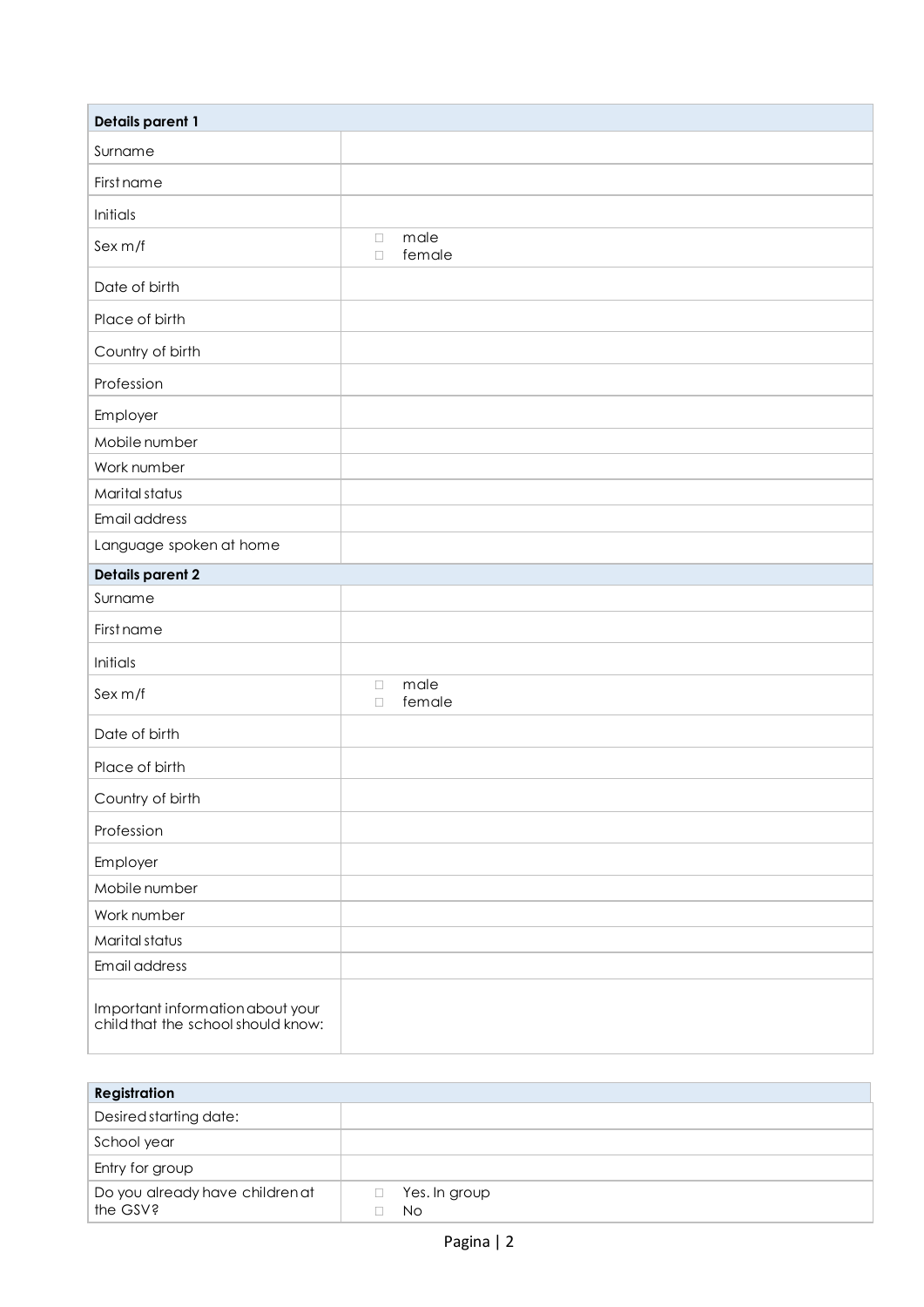| The undersigned declares to have filled in the form truthfully.                                                                                                                                                                                                                                                                                                                                                                                                                                                                                                                                                                                                                                                                                                                        |               |  |
|----------------------------------------------------------------------------------------------------------------------------------------------------------------------------------------------------------------------------------------------------------------------------------------------------------------------------------------------------------------------------------------------------------------------------------------------------------------------------------------------------------------------------------------------------------------------------------------------------------------------------------------------------------------------------------------------------------------------------------------------------------------------------------------|---------------|--|
| Name parent 1                                                                                                                                                                                                                                                                                                                                                                                                                                                                                                                                                                                                                                                                                                                                                                          | Name parent 2 |  |
| Signature                                                                                                                                                                                                                                                                                                                                                                                                                                                                                                                                                                                                                                                                                                                                                                              | Signature     |  |
|                                                                                                                                                                                                                                                                                                                                                                                                                                                                                                                                                                                                                                                                                                                                                                                        |               |  |
|                                                                                                                                                                                                                                                                                                                                                                                                                                                                                                                                                                                                                                                                                                                                                                                        |               |  |
|                                                                                                                                                                                                                                                                                                                                                                                                                                                                                                                                                                                                                                                                                                                                                                                        |               |  |
|                                                                                                                                                                                                                                                                                                                                                                                                                                                                                                                                                                                                                                                                                                                                                                                        |               |  |
| Date:                                                                                                                                                                                                                                                                                                                                                                                                                                                                                                                                                                                                                                                                                                                                                                                  |               |  |
| Telephone number : + 31 (0) 50 5270818                                                                                                                                                                                                                                                                                                                                                                                                                                                                                                                                                                                                                                                                                                                                                 |               |  |
| E-mail address: info@g-s-v.nl                                                                                                                                                                                                                                                                                                                                                                                                                                                                                                                                                                                                                                                                                                                                                          |               |  |
|                                                                                                                                                                                                                                                                                                                                                                                                                                                                                                                                                                                                                                                                                                                                                                                        |               |  |
| Admission Procedure of the International Department of the GSV.                                                                                                                                                                                                                                                                                                                                                                                                                                                                                                                                                                                                                                                                                                                        |               |  |
| The admission procedure (22nd April 2014) of the International Department of the GSV applies to the registration<br>of pupils of the International Department GSV. The procedure can be downloaded from the website. If a child is<br>registered Parents/Guardians will be asked to join the Groningse Schoolvereniging Association as members. For<br>this membership the school fee regulation is applicable. The school fee will be asked of you from the first day your<br>child starts school. All registrations will be processed in the order that they come in. If a maximum number of pupils<br>in a class is reached, pupils will only be placed in consultation with the teacher in question and in observance of<br>the needs of the pupil and available school resources. |               |  |
| Definite placement depends on the results of the admission procedure. A definite withdrawal of registration<br>should be sent in writing.                                                                                                                                                                                                                                                                                                                                                                                                                                                                                                                                                                                                                                              |               |  |

# **Dear Parents, Guardians,**

It is important to us to explain what is made possible due to the payment of the school fee, which is high quality education, for your children. We would like to inform you about our philosophy regarding the education we offer and the choices that we make.

# **The world at your feet**

Your children are growing up in the 21<sup>st</sup> Century. From the day that they were born they are world citizens. The world surrounding them is an international community. This community is constantly changing socially, technologically and economically with great speed. We want to prepare your children for a future within this international setting. We want them to find their place in this world in all areas of their lives; in relationships, study, work and society. Everyone has a different background, but everyone is part of this global community.

# **Five Pillars**

To achieve this mission statement we uphold 5 pillars in all that we do:

#### **1 Challenge**

We want every pupil to achieve their potential. This means that we, together with each child, make plans to develop his or her unique package of talents. Our children work in their year groups and are challenged at their own level. Our teachers differentiate in instruction and educational materials per child. They keep track of each child's progress. We also have additional staff and materials to meet the needs of children who need extra support or challenge.